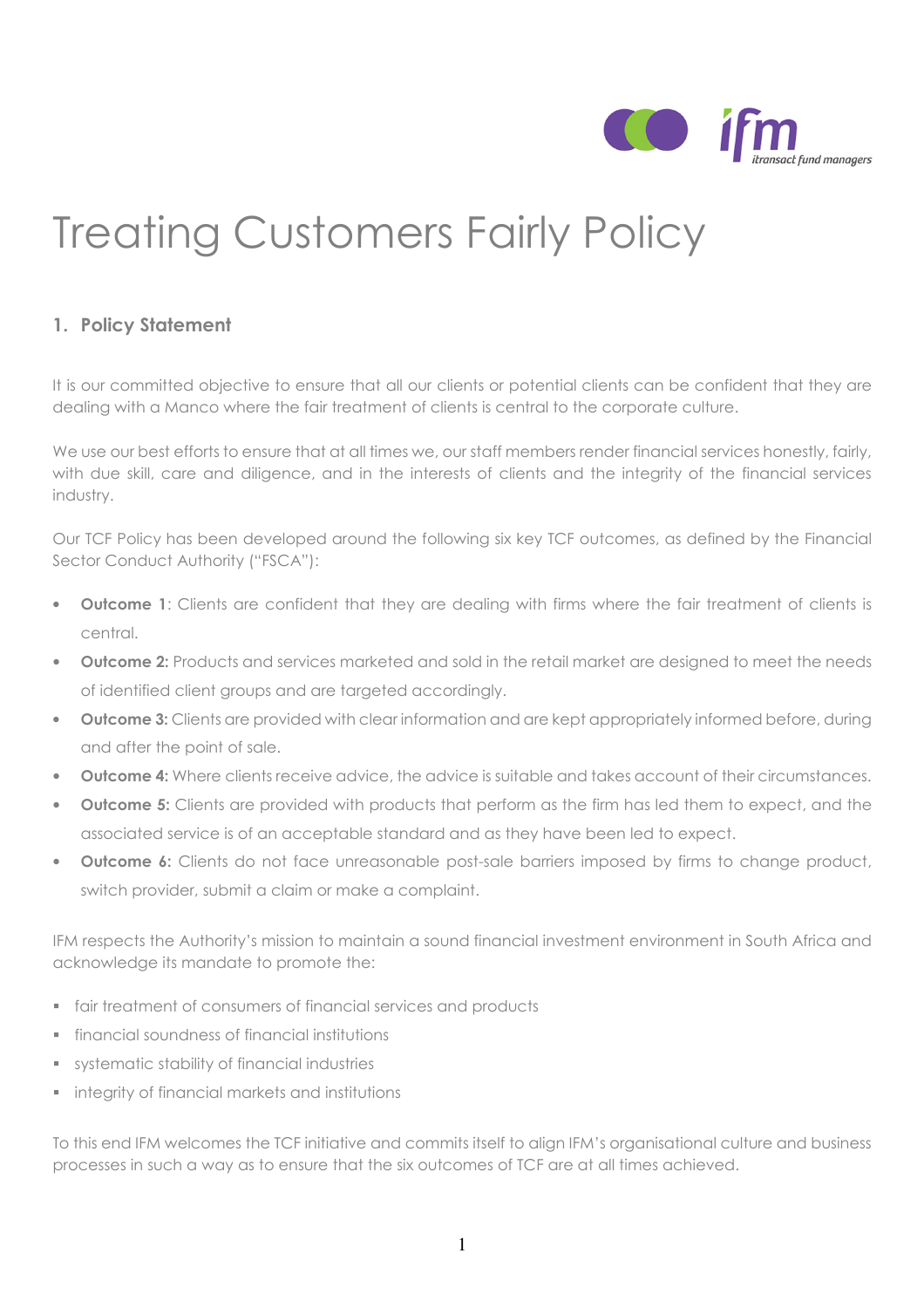# 2. Our Approach to TCF

The TCF principles are a business imperative which have been entrenched in every aspect of our business and our investment product value chain, as fully described below:

### LEADERSHIP

- TCF is a standing item on IFM's board meeting agenda where IFM's approach to TCF is analysed and discussed.
- Senior management has adopted TCF deliverables and have been allocated specific responsibilities in terms thereof. Senior management in all areas of IFM that contribute to the rendering of financial services to clients (whether directly or indirectly), understand their respective roles in delivering TCF outcomes to those clients.
- Senior management conducts regular reviews of the main business processes with a view to identifying areas that do, or may, require improved TCF deliverables. Explicit allowance has been made to allow for and consider TCF implications and deliverables during the strategic planning process of any new strategy or change in existing strategy.
- Adherence to the TCF deliverables is monitored as part of our Compliance Monitoring Programme. We ensure on a monthly/ quarterly/ bi-annual basis that accurate, meaningful and timely Management Information has been produced during the period and that senior management acts accordingly. Existing tests within our Compliance Monitoring Programme aid us in demonstrating our level of compliance and adherence to the TCF outcomes. Where there are TCF action points, these will be documented and carried over to a further (minuted) meeting.

#### DECISION MAKING

- All requests by IFM's board for the approval of product and service innovations or project expenditure include due consideration of the possible impact it may have on TCF outcomes.
- The organisation has established accessible forums or structures through which staff members and management are able to debate TCF related matters and refer any TCF questions or concerns.

#### GOVERNANCE AND CONTROLS

- Oversight and monitoring of TCF delivery has been explicitly assigned to the governance and control structures of the organisation tasked with risk management and the compliance function.
- **Procedures have been implemented to ensure formal and regular reporting to the governing body and** senior management on the progress in achieving TCF deliverables across all of the organisation's activities and functional departments.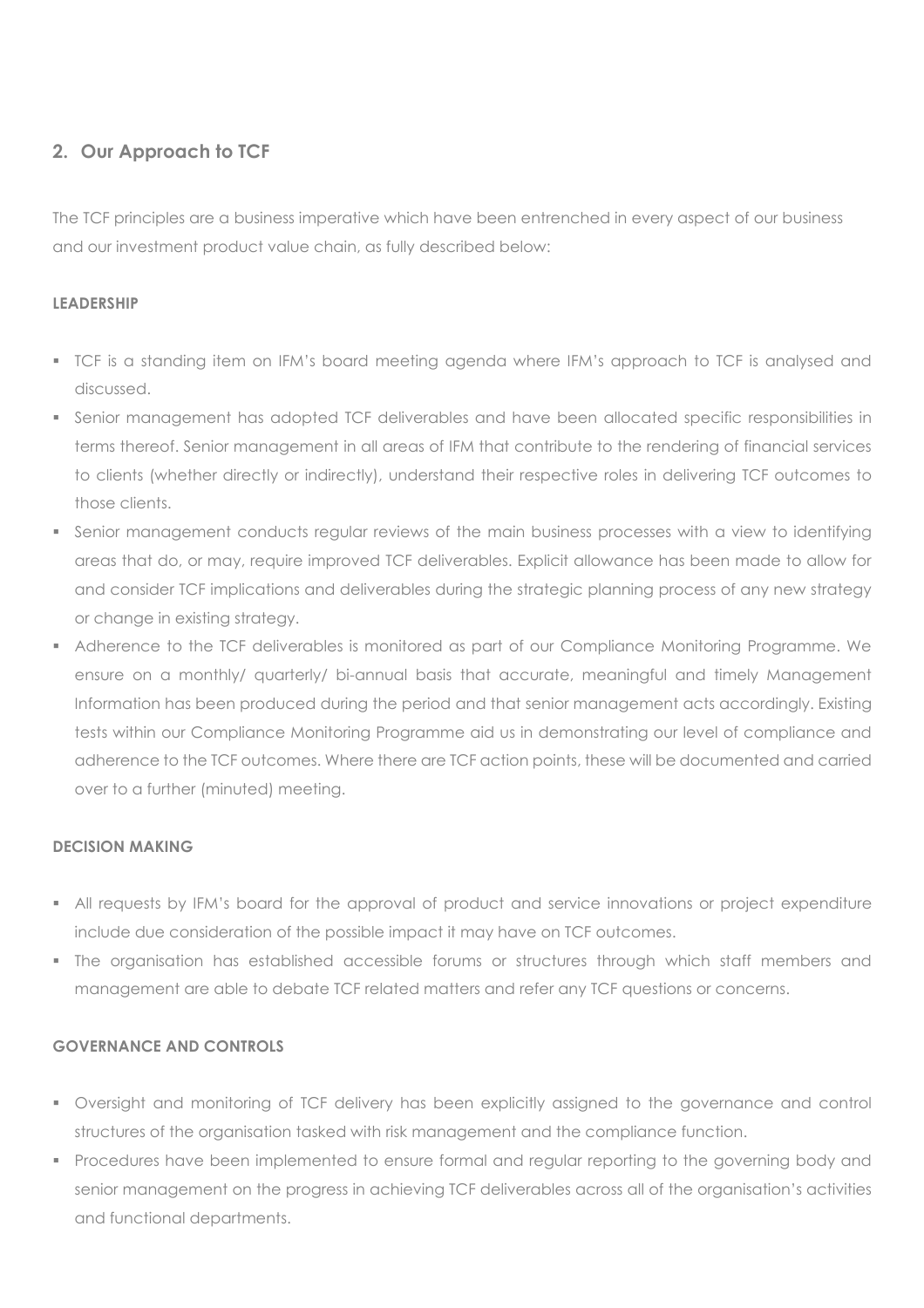- The management of TCF and market conduct risks are formally included in the risk management framework of the organisation and are regularly monitored and supervised by the Compliance Officer.
- Procedures have been implemented for identifying and reporting (at organisation-wide level) TCF risks or failures to senior management and the governing body.
- There is ongoing evaluation of whether the organisation's governance framework as a whole has been effective in achieving TCF outcomes.
- We have mechanisms in place to monitor and respond to changes in the broader environment such as economic and regulatory developments to enable us to proactively identify TCF related risks.

# EMPLOYEE PARTICIPATION AND REWARD

- All staff members (including senior management) whose roles require delivery of TCF outcomes have been identified.
- **Performance evaluation criteria incorporate TCF objectives and are rigorously applied at all levels.**
- Staff members undergo regular training on TCF principles and deliverables.
- Recruitment processes have been revised to ensure staff in relevant positions will have the necessary skills to achieve the outcomes of TCF.
- All staff members are aware of the requirement to treat clients fairly. This Policy has been circulated to all staff members and staff members are encouraged to make suggestions to our TCF Champion on how the treatment of our clients might be further enhanced.
- Remuneration is meaningfully linked to the achievement of TCF objectives, at all levels and all reward and recognition processes have been revised in the light of TCF objectives.
- Employment and service agreements have been amended and updated to permit the imposition of meaningful consequences (such as retraining, re-assignment or disciplinary action, as appropriate) for staff members or management who do not achieve agreed TCF deliverables.

# COMMUNICATION

- We communicate transparently with our stakeholders (including the Authority) on our progress in achieving TCF outcomes.
- We make information regarding our progress in achieving TCF outcomes publicly available.

# APPROPRIATE PRODUCT

Our product approval and product selection processes includes senior management confirmation that a product adequately meets the outcomes of TCF and that any such product will perform as clients are led to expect.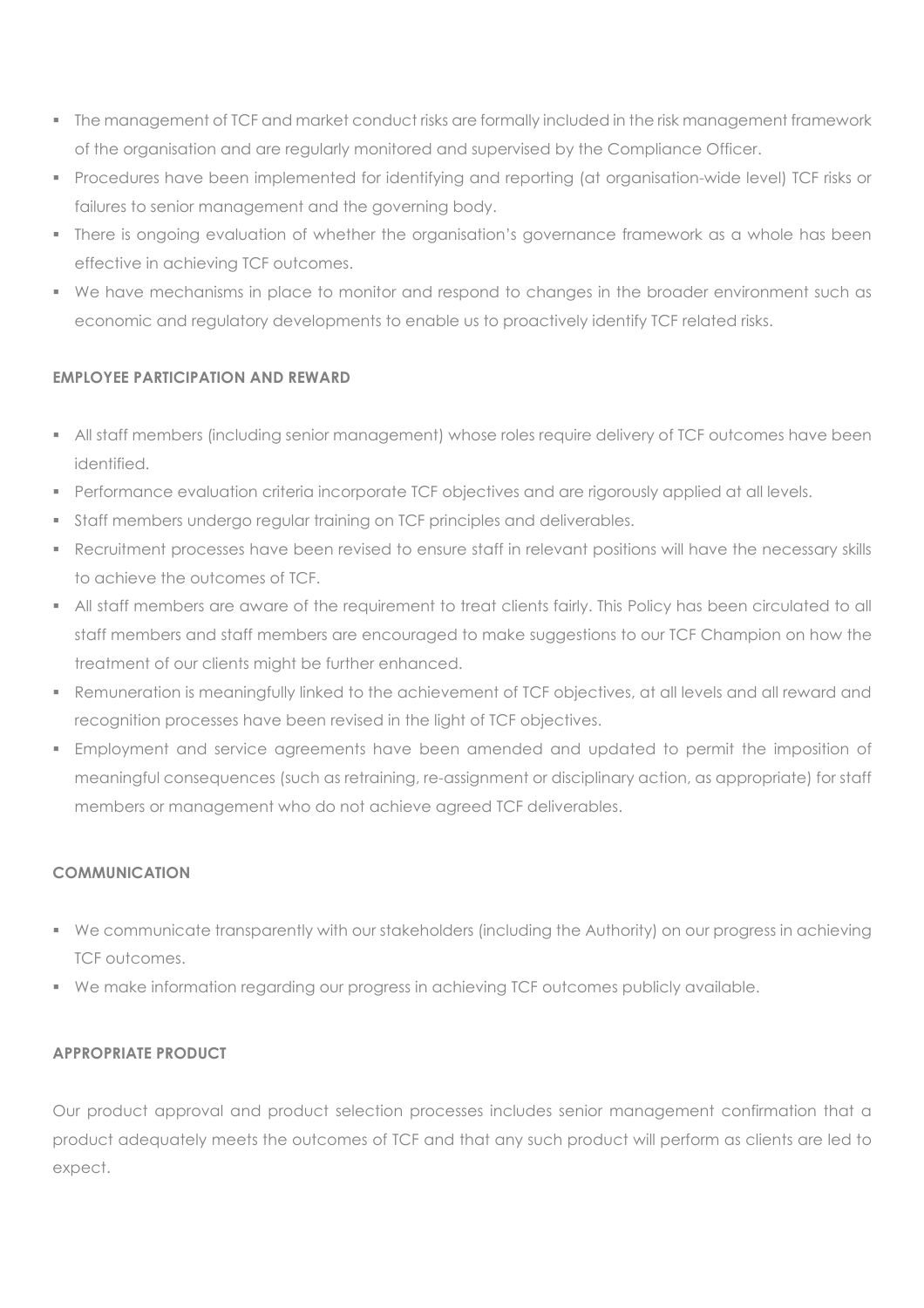Our product approval and product selection processes also include the careful consideration of the elements listed below:

- When designing a product or selecting a product to distribute or to administer, we identify the particular client groups for which the product can be considered suitable.
- In determining whether our distribution and administration methods are suitable for the product and target market, we take into account all known and foreseeable risks associated with the product.
- We have measures in place to identify and mitigate risks that a product or service may pose to particular client groups.
- When approving or selecting any product for distribution:
	- we assess the suitability of any promotional or other material that has been designed for the identified client group
	- we assess the suitability of any related and optional (bundled and "add-on") products or services for the identified client group
- Moreover, should any product be selected that includes bundled or "add-on" products or services, we confirm that there are processes in place to ensure the fair treatment of clients or members with regard to such bundled and "add-on" products or services, including ensuring that these products or services are appropriately targeted to the needs of client groups for which they are provided.
- We have measures in place to evaluate the client groups' financial understanding of products or services offered or provided to them.
- We have processes in place to mitigate risks where it becomes apparent that the product, distribution or the administration method, or any combination of these elements, was not suitable for the identified client group, or that the product has been distributed to inappropriate client target groups.
- We do not provide investment advice.
- Processes are in place to mitigate the risk that products and services are unable to satisfy the reasonable expectations of clients.

# CHANGING PRODUCTS

- We inform our clients (in good time, not only on request) of the types of permissible changes they may make to their products if their individual needs or circumstances change and of any important limitations on their ability to access funds or to make amendments to any product.
- We have clear service standards in place for processing product changes (including instances where the request needs to be referred to another party for processing) and communicate these standards to our clients.
- When we receive a request to change a product (whether directly or through another party) we inform the client of any potential risks associated with the change, in reasonable time for them to respond to or act on the information.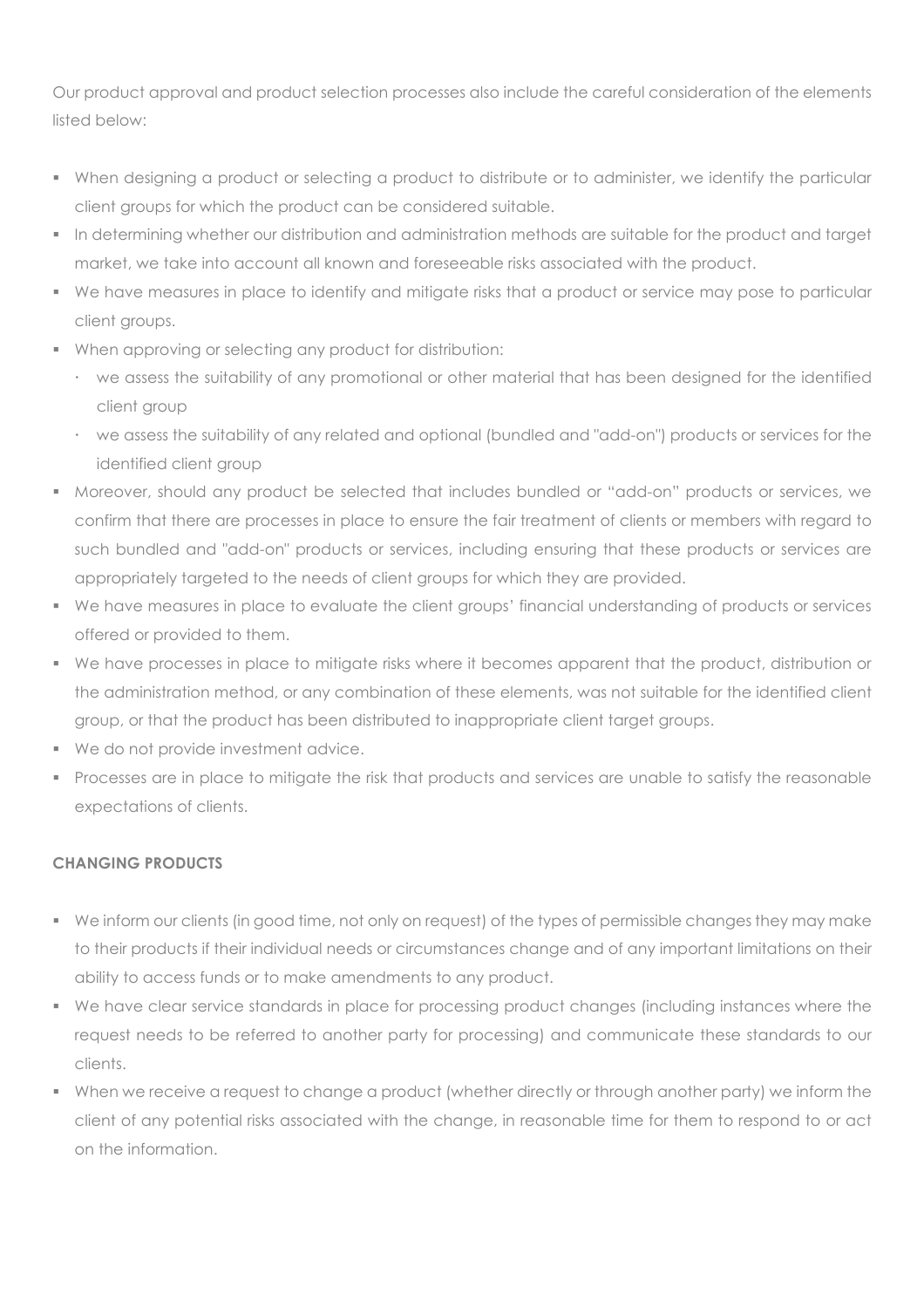#### **CLIENTS**

- We assess the clarity, appropriateness and fairness of product information provided to clients, whether such information is produced by ourselves or by others and all product related information requires signoff by senior management.
- Before any product information is issued, it is carefully tested to ensure that the content will be clear and understandable by the target audience and client group.
- We have implemented appropriate procedures to ensure that we are able, as far as reasonably possible, to rectify any situation where it becomes apparent that any product information already in circulation (whether produced by IFM or not) is inaccurate, unclear, or unfair or is misleading.
- We regularly review standardised product information we use (whether produced by IFM or not) to ensure that it remains accurate, clear and appropriate to the applicable client groups.
- We monitor and act on feedback, complaints and suggestions received from clients, staff members or any other parties that communicate the need for improvement in product information.
- We have a process in place to ensure relevant and adequate product information is provided to our clients, in accordance with Board Notice 92, whether by our own staff members or by other parties, at an appropriate time to enable them to make an informed decision as to whether to enter into the relevant contract.
- We provide all existing clients with written statements, at least once a year, or clients may access their investment information electronically using our online portal. Statement information is reported in accordance with Board Notice 92.
- We ensure that clients are informed of any recent or pending changes to our products, contractual events or any actions required from them, and that such information is provided in sufficient time to enable any client to reasonably respond to or act on that information.
- To the extent applicable, we control the accuracy and quality of any once-off or non-standard product information provided by staff members to clients or potential clients.
- We ensure that clients have current and accessible contact points if they need product or service information or need to get in contact with our functional departments for any reason.
- We have clear service standards in place for client service processes and communicate these to our clients.
- Where it becomes apparent that products are not performing or are unlikely to perform as clients have been led to expect, we have implemented processes to mitigate the risks to our clients.
- **Processes are in place to protect the confidentiality of all client information.**
- We have clear agreements in place regarding the division of responsibilities between the various parties to ensure the fair treatment of clients.
- We conduct an appropriate level of due diligence on any such third party, before dealing with them, to satisfy ourselves that TCF outcomes are adhered to and that the products and / or service levels, as the case may be, are likely to be as clients (and we) have been led to expect.